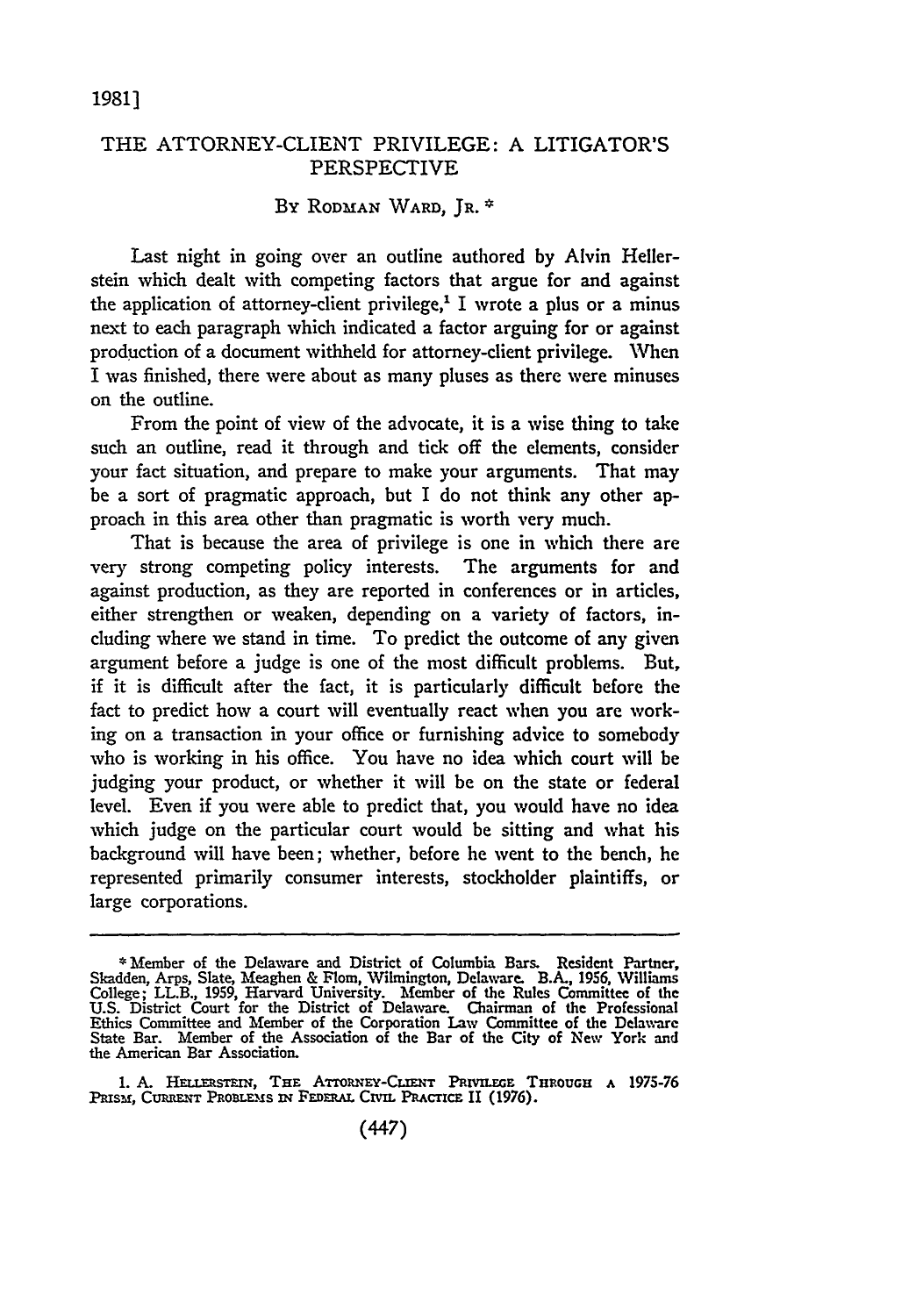## 448 DELAWARE JOURNAL OF CORPORATE LAW [VOL. **6**

Since discovery is such a discretionary area, those things may have more effect on the ultimate judgment than abstract case authority. A senior partner in our firm regularly advises those boards of directors whom he is advising that, if they take notes of what is going on in a board meeting or under any circumstances where the lawyer is talking to them or indeed at any time of potential controversy, they should do so on a note pad, entitled at the top, "ladies and gentlemen of the jury." How, after all, can you predict the result of a legal argument in which one advocate will say that production should be made because "the law is entitled to every man's evidence," and the other advocate will say that the document should be withheld so as to "encourage full and frank exchange between lawyers and clients so that clients may know what is right to do."

The first rule, therefore, in modern commerce is to develop a good memory and an efficient and regularized procedure for the destruction of those records not subject to litigation and neither under subpoena nor reasonably expected to be so. If you learn one thing in this area, that is the thing to learn. For those who have a tendency to forget, it is well to know a couple of rules, and I see these rules primarily from the point of view of a litigator.

You actually see a number of things from the point of view of a litigator that you never expect to see. Yesterday in a deposition, I pulled out a paper and handed it to the witness. It was covered with scrawls and it was obviously the witness' handwriting because we had been through that ad nauseam.

I handed it to the witness, and I said, "What is this paper?" And he said, "Well, those are notes of my conference with the senior partner of my law firm." Then the lawyer who was defending him said, "What? What?" He reached down and grabbed it, and said "That's inadvertent production."

Then I pulled out the next paper, and there were ten of them. We took a brief recess-it was an expedited case-and I gave it back to him and said, "Nobody is going to take advantage of inadvertent production in this case." It is possible, of course, that I had already taken advantage of inadvertent production because I had had them marked for identification.

If you think that you are safe under any circumstance with any document which theoretically is covered by attorney-client privilege, you might think of the possibility of inadvertent production.

First, as an aid to guide your understanding, you might give some thought to the question of the difference between legal advice and business advice. Advice as to governing legal rules and facts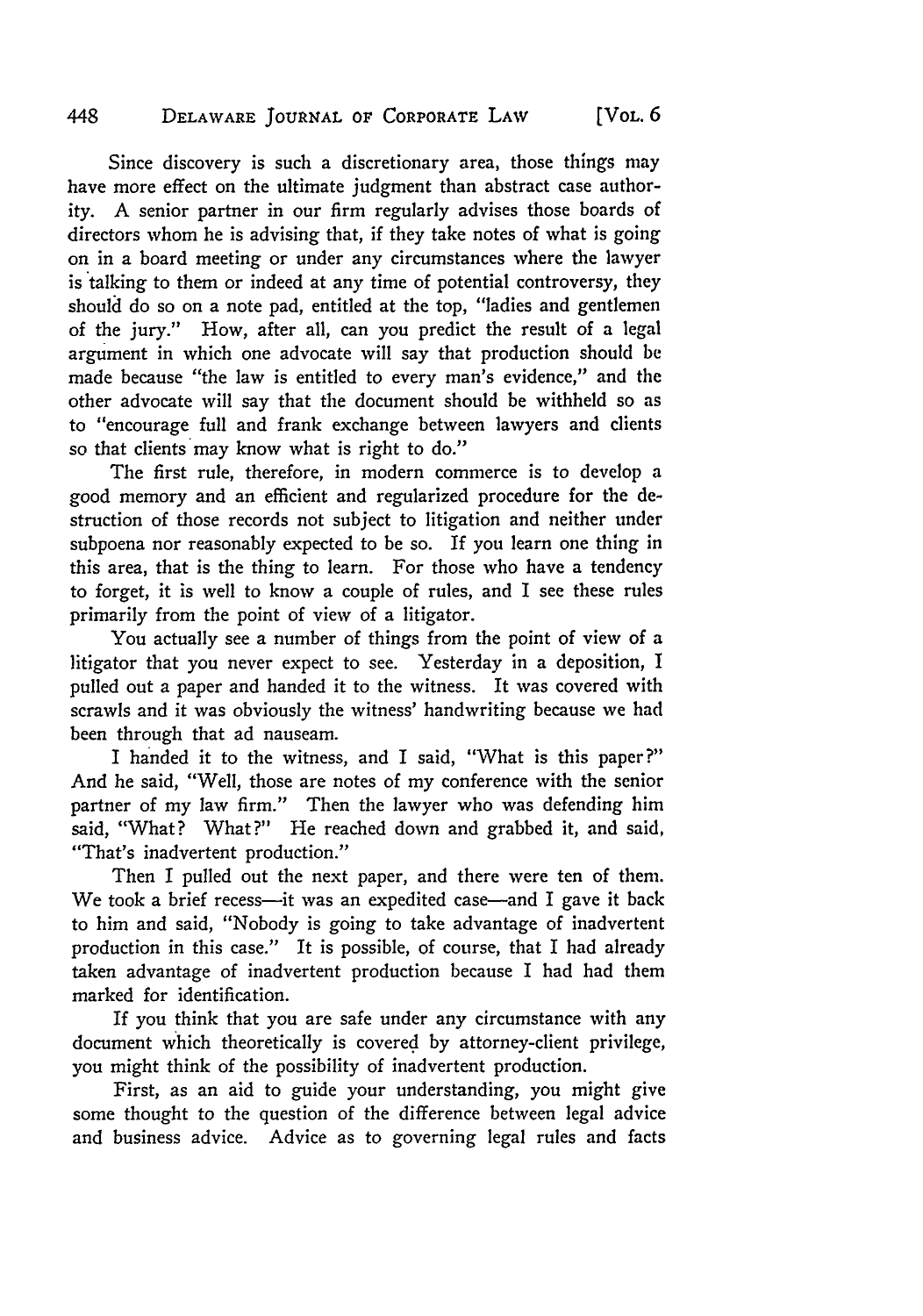submitted to obtain such advice are privileged if they are communicated confidentially.<sup>2</sup> But advice as to a preferable course of conduct may not be, if the reasons for the conduct depend on considerations such as greater profit or more effective competition or business considerations of that sort.<sup>3</sup>

Mixed advice, which most advice is, may all be privileged under one view,<sup>4</sup> none privileged under another view,<sup> $\delta$ </sup> or, if you can slice the document up, using the arcane term, "redaction," you may find that only some of it is to be produced and some of it is not. $<sup>6</sup>$  This is</sup> simply further evidence that what is being provided in litigation depends a lot on subjective factors such as time of day and the disposition of the judge.

Second, be careful who is around when you are giving advice. Waiver of the privilege by communication to outsiders is one of the points most talked about in a litigation context. The classic example involves the presence of the investment banker. Very few major transactions are performed these days without the advice of the ubiquitous investment banker. He is every bit as ubiquitous as the ubiquitous lawyer. At meetings discussing legal strategy, the presence of the investment banker is highly desirable.

An analogy to the investment banker can be drawn, in the case of really large companies like Du Pont, to their inhouse financial advisors, who are, in effect, their investment bankers. I do not think anybody would say that such advisers were anything except a part

**3.** United States v. Vehicular Parking Ltd., **52** F. Supp. **751, 753 (D.** DeL 1954) (privileges do not exist unless the attorney was acting in his professional tapacity; privilege is not accorded to communications regarding advice on matter of business) *see* 8 WIGMORE, EVIDENCE § 2296, at 567 (McNaughton rev. 1961).

4. United States v. United Shoe Mach. Corp., 89 F. Supp. 357, 359 (D. Mass. 1950). "The modern lawyer almost invariably advises his client upon not only what is permissible but also what is desirable.... And the privilege not lost merely because relevant nonlegal considerations are expressly stated in a communication which also includes legal advice." *See also* Hercules, Inc. v. Exxon **Corp.,** 434 F. Supp. **136 (D.** Del. **1977).** *See generally* Simon, *The Attorney-Client Privilege as Applied to Corporations,* 65 **YALE LJ. 953, 978 (1956).**

**5.** RCA v. Rauland Corp., **18** F.R.D. 440 **(N.D. Ill.** 1955) (individual documents to be produced where the attorney was acting in the capacity of negotiator or in any capacity other **than** advising a client on legal matters) **;** *In re* Fisher, **51 F.2d** 424 **(S.D.N.Y. 1931) ;** *In re* Robinson, 140 **A.D. 329, 125 N.Y.S. 193 (1910).**

6. Myles **E.** Rieser Co. v. Lowe's, Inc., 194 Misc. **119, 81 N.Y.S2d 801** (1948) (pages and paragraphs of attorney's letters dealing with negotiations held unprivi- leged, but portions of letters containing counsel's advice held privileged); *compare* Duplan Corp. v. Moulinage et Retorderie de Chavanoz, 509 F.2d 730 (4th Cir. 1974), cert. denied, 420 U.S. 997 (1975). On remand, the district court was permitted to excise privileged "work product" material from documents (D.S.C. **1975).**

<sup>2.</sup> United States v. United Shoe Mach. Corp., **89** F. Supp. **357 (D.** Mass. **1950);** *see also* **8** WIGmoRF, **EVIDENcE** § **2292,** at 554 (McNaughton rev. **1961).**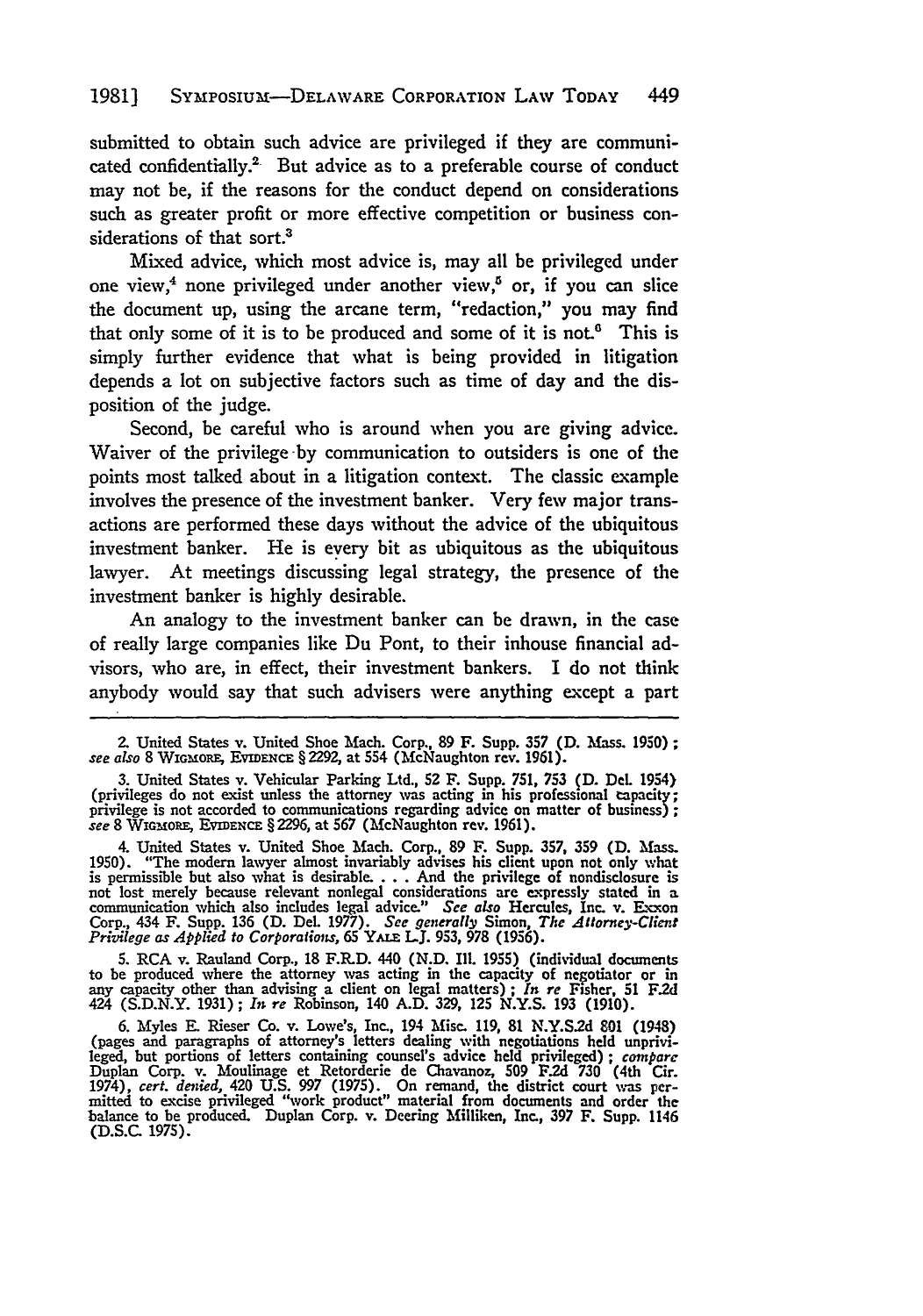of the client, and their presence would not break the privilege. **7** But an argument can be made that an outside investment banker's presence

does destroy the privilege.<sup>8</sup> The practical effect of this situation is sometimes amusing, because whenever you come to a key point of advising on strategy, somebody says, "Maybe the investment bankers ought to leave." If everybody is being terribly careful, they get up and go out, and if there are lots of interspersed bits of important advice it begins to look like a religious ceremony, with participants getting up and sitting down, withdrawing and returning. That is really a very silly result.

I thought that before going a little farther, I would say a word about *Garner,9 Valente,"'* and *Meisterbrau,"* which, I think, are the major cases that cause concern to Leo [Herzel] and have been cited in the  $LTV$ <sup>12</sup> case. The  $LTV$  case, incidentally, is a very thorough and careful review of this area, and I commend its reading to **you.**

I was involved in the *Valente* case. Lead counsel on our side was Herbert Milstein of the Kohn firm in Washington. It appears to be the high watermark of the doctrine that a stockholder is really a cestui que trust and therefore should not be denied privileged communications on the ground that the legal advice was actually given on his behalf.

*Valente* actually shifts the burden of proof from what you read in the *Meisterbrau* and *Garner* cases so that, whereas in *Meisterbran* and *Garner* the stockholder must prove that he has special cause to receive the documents, in *Valente* the corporation must prove that production would cause harm to the corporation.

In that context, no corporate executive would deny that he seeks legal advice to further the interest of the stockholders. That has got

*8. Compare* Himmelfarb v. United States, 175 F.2d 924 (9th Cir. 1949), *cert.* denied, 338 U.S. 860 (1949) (presence of an accountant, engaged by the attorney, broke the privilege, since his presence was not "indispensable" in the sense that the presence of the attorney's secretary might be). *But se* § 952 (West 1966) and Law Revision Commission Comment.

9. Garner v. Wolfinbarger, 430 F.2d 1093 (5th Cir. 1970), *cert denied sub noran.* Garner v. First Am. Life Ins. Co., 401 U.S. 974 (1971).

10. Valente v. Pepsi Co., 68 F.R.D. *361* (D. Del. 1975).

11. Bailey v. Meisterbrau, Inc., 55 F.R.D. 211 (N.D. IIl. 1972).

12. *In re* LTV Sec. Litigation, [1981 Transfer Binder] **FED.** SEc. L. **REP.** (CCH) **ff** 97,969 (N.D. Tex. March 23, 1981.

**<sup>7.</sup>** Prior to Upjohn Co. v. United States, 449 **U.S. 383 (1981),** some courts' primary inquiry was whether the communication was made by a member of the "control group." See City of Philadelphia v. Westinghouse Elec. Corp., 210 F.<br>Supp. 483 (E.D. Pa. 1962), mandamus and prohibition denied sub nom. Ge (1963) (only employees in a position of control personify corporation for purposes of the privilege). In light of the *Upjohn* decision, however, the courts may not place as much emphasis on the employee's relationship with the "control group."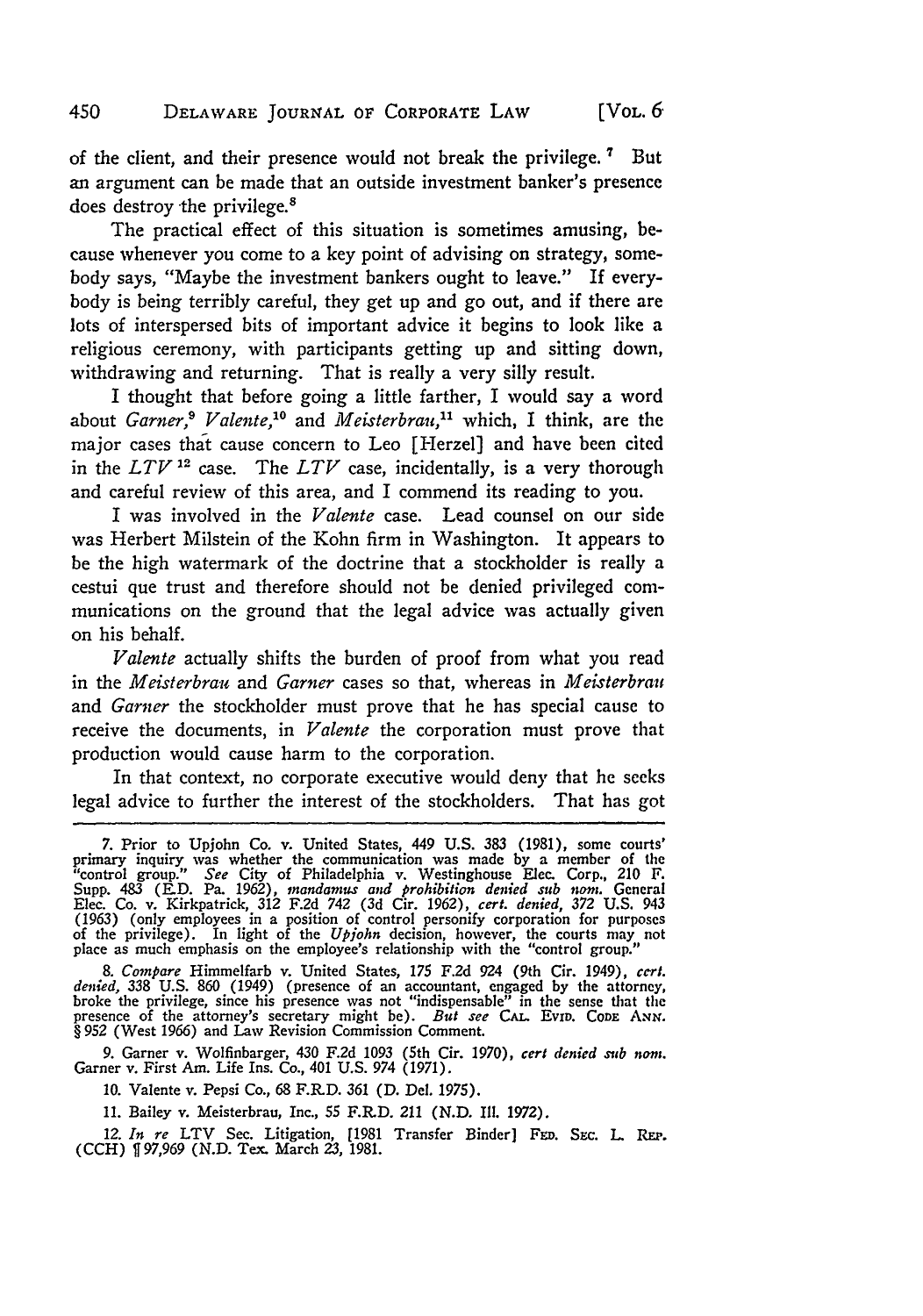to be what he is doing all the time. The real question, then, is a threshold question: Is the stockholder in the lawsuit really acting for or seeking to act for his fellow stockholders in a way which will benefit the corporation?

When Leo [Herzel] says that, to obtain production, the plaintiff must have a case which will withstand summary judgment<sup>13</sup> (or he may have said, which will make a good solid argument on summary judgment), I sense that what he is actually saying is: Is this a frivolous stockholder's case or is this a genuine stockholder's case which has some chance of success?

I think those are the considerations the courts recognize by the various rules for shifting the burden of proof. It may be that Judge Wright, in the *Valente* case, felt that the plaintiff in that case had a good substantial claim, and that the plaintiff in *Valente* was not just there for harassment, or, to use the nasty word, for a "strike" suit.

*Valente,* in case anybody wants to undo what was done there, contains the seeds of its own destruction. That is found in Judge Wright's statement that there are limits on the corporation's fiduciary obligation to its stockholders: "Were the claim here one made in bad faith, or one where the interests of the great majority of the beneficiaries would be better served by the privilege, the case would be different indeed."<sup>14</sup> You have there the seed, even in Valente--which is the high watermark of liberality of production-of some kind of threshold finding to determine whether or not the stockholder's claim is a valid one so that it is in the corporation's interest to make the production.

From the point of view of the lawyer in his law office writing the document, there is no way--if I can come back to my main themeto know what is going to happen in court with regard to the threshold or mini-hearing, or to know if there is going to be one, or to anticipate its effect.

The root of all these cases-Garner, Valente, and Meisterbrauis trust law. But the situation in trust law is clearer and cleaner. There are usually few beneficiaries with easily identifiable interests. It is usually clear that if a beneficiary is suing his trustee, there is a genuine claim before the court. The peculiar situation surrounding stockholders' litigation has, in the past, led to such rules and statutes as: security for costs;<sup>15</sup> requirements that there be evidence, if

*15. See* ABA-ALI **MODEL** Bus. CoRP. **AcT** § 49 (1971) as an example of a "security for expenses" statute with fixed requirements. *See also Ci..* Coap. *CoDz*

<sup>13.</sup> *See* **pp.** 443-46 *.spra.*

<sup>14.</sup> Valente v. Pepsi Co., **68** F.R.D. 361, 370 **(D.** Del. 1975).